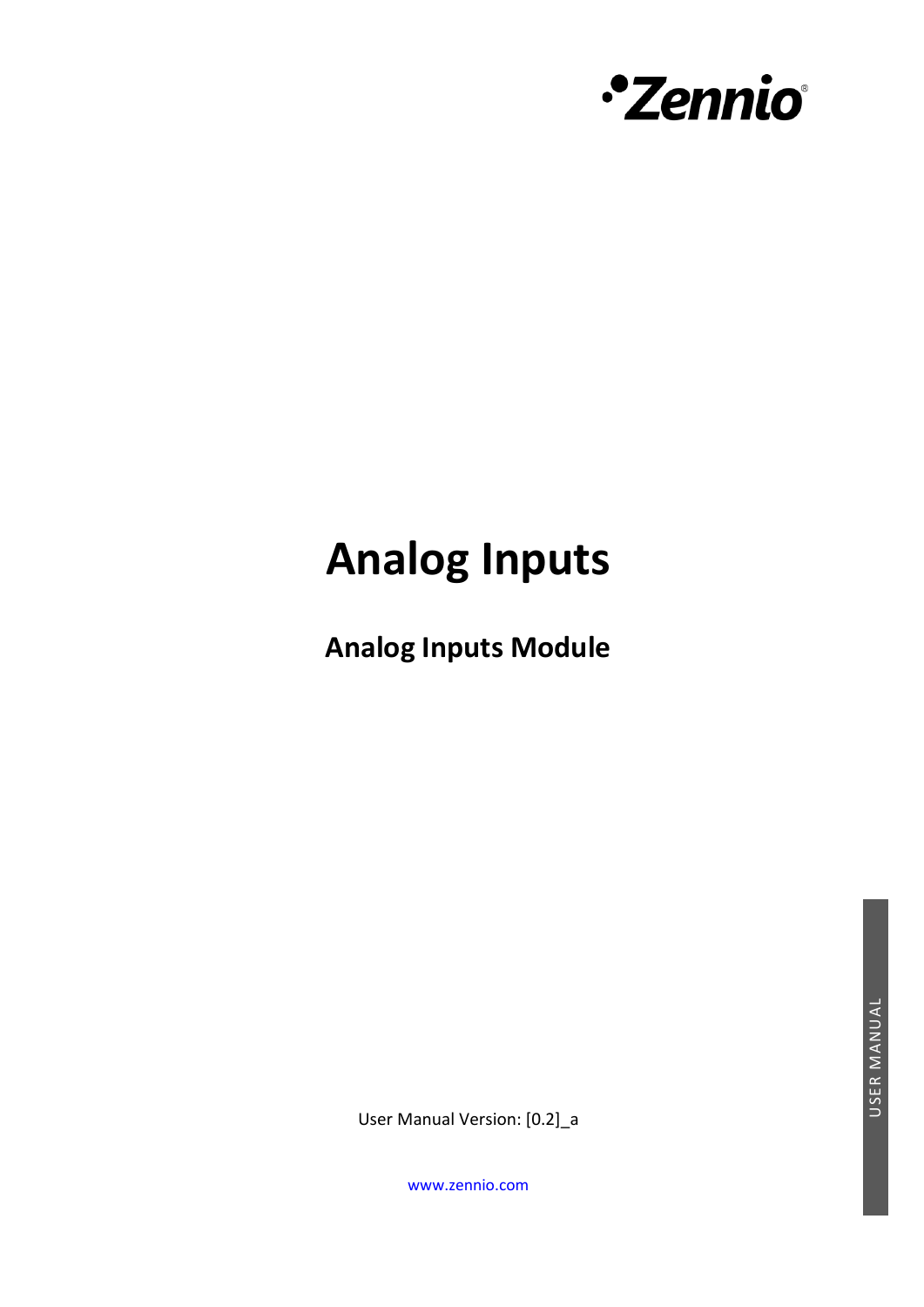## <span id="page-1-0"></span>**CONTENTS**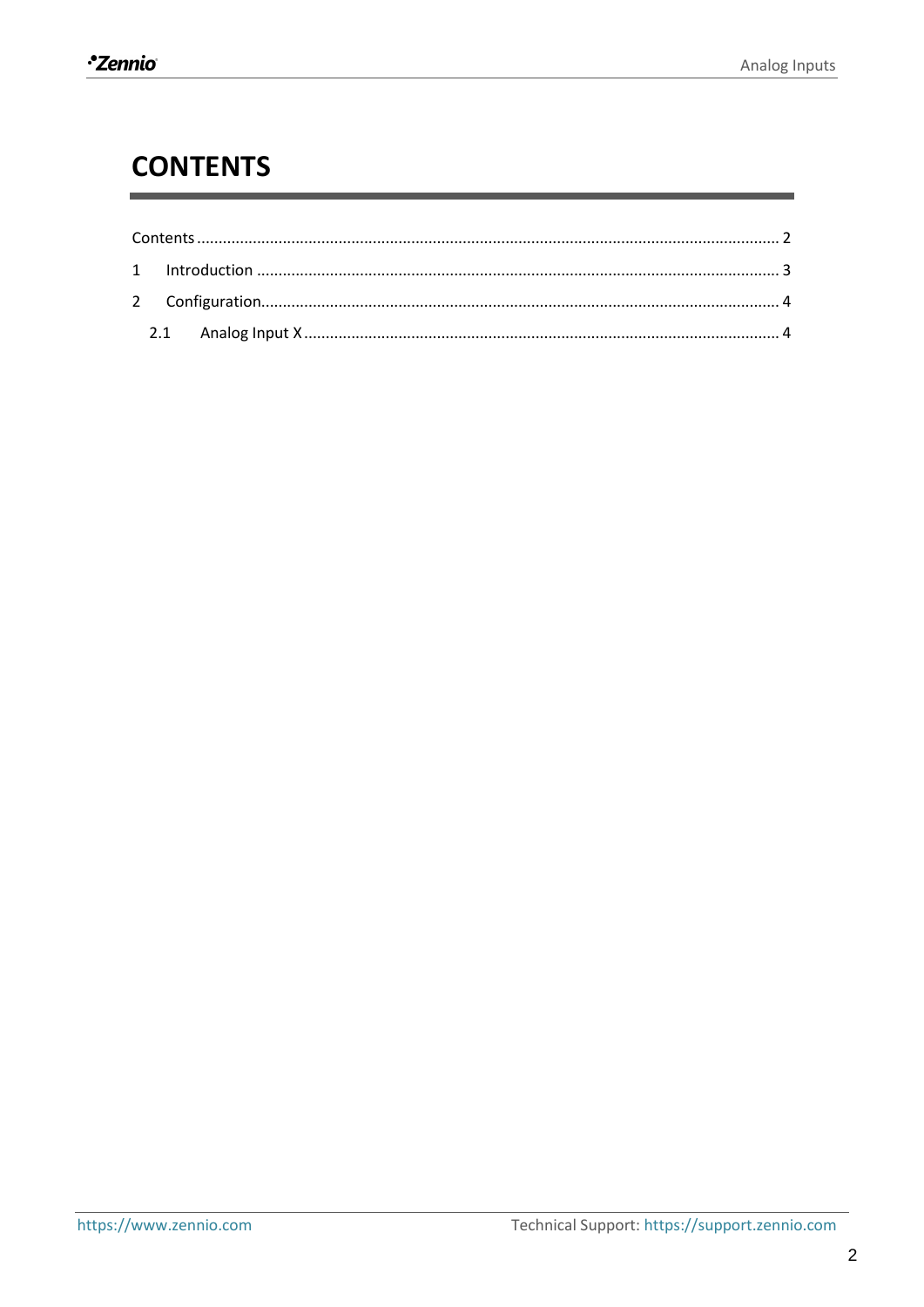### <span id="page-2-0"></span>**1 INTRODUCTION**

A variety of Zennio devices incorporate an input interface where it is possible to connect one or more analog inputs with different measurement ranges:

- Voltage (0-10V, 0-1V y 1-10V).
- Current (0-20mA y 4-20mA).

**Important:** *In order to confirm whether a particular device or application program incorporates the analog input function, please refer to the device user manual, as there may be significant differences between the functionality of each Zennio device. Moreover, to access to the proper analog input user manual, it is always recommended to make use of the specific download links provided at the Zennio website [\(www.zennio.com\)](htttps://www.zennio.com/) within the section of the specific device being parameterised.*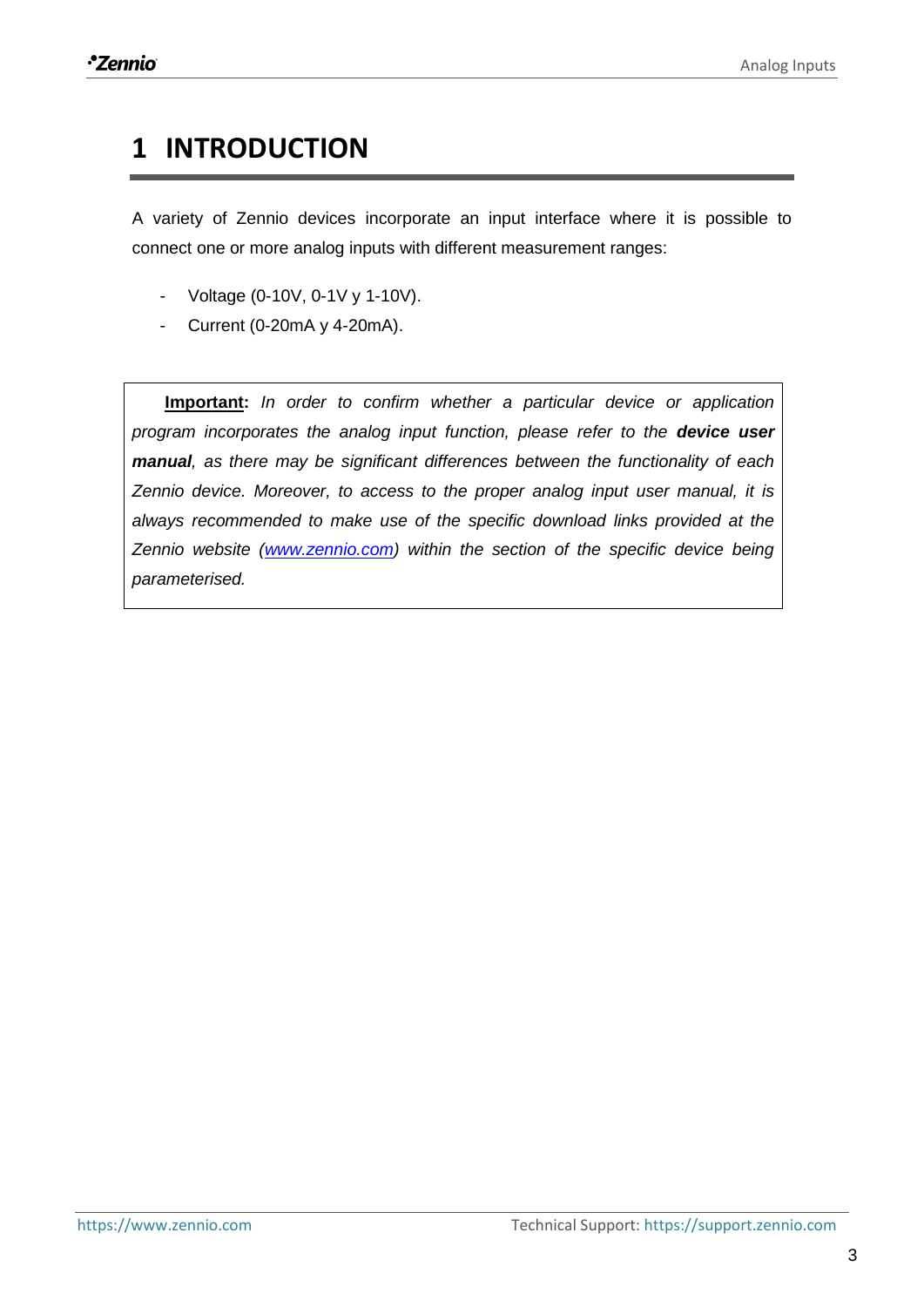# <span id="page-3-0"></span>**2 CONFIGURATION**

Please note that the screenshots and object names shown next may be slightly different depending on the device and on the application program.

After enabling the **Analog Input** module**,** in the device general configuration tab, the tab "Analog Input X" is added to the left tree.

#### <span id="page-3-1"></span>**2.1 ANALOG INPUT X**

The **analog input** is capable of measuring both **voltage** (0…1V, 0…10V o 1…10V) and **current** (0…20mA o 4…20mA), offering different input signal ranges to suit the connected device. **Range error** objects can be enabled to notify when these input measurements are outside these ranges.

When an input is enabled, the object **"[AIx] Measured Value"** appears, which may be of different **formats** depending on the chosen parameter (see [Table 1\)](#page-7-0). This object will notify the current value of the input (periodically or after a certain increment/decrement, according to the parameter configuration).

**Limits** can also be configured, i.e., the correspondence between the maximum and minimum value of the signal measuring range and the actual value object of the sensor.

On the other hand, it shall be possible to configure an alarm object when certain **threshold values** are exceeded above or below, and a **hysteresis** to avoid repeated changes when the signal oscillates between values close to the threshold values. These values will differ depending on the format chosen for the input signal (see [Table](#page-7-0)  [1\)](#page-7-0).

Device featuring the analog input functional module shall incorporate a LED indicator associated to each input. The LED will remain off while the measured value is outside the parameterised measurement range and on while it is inside.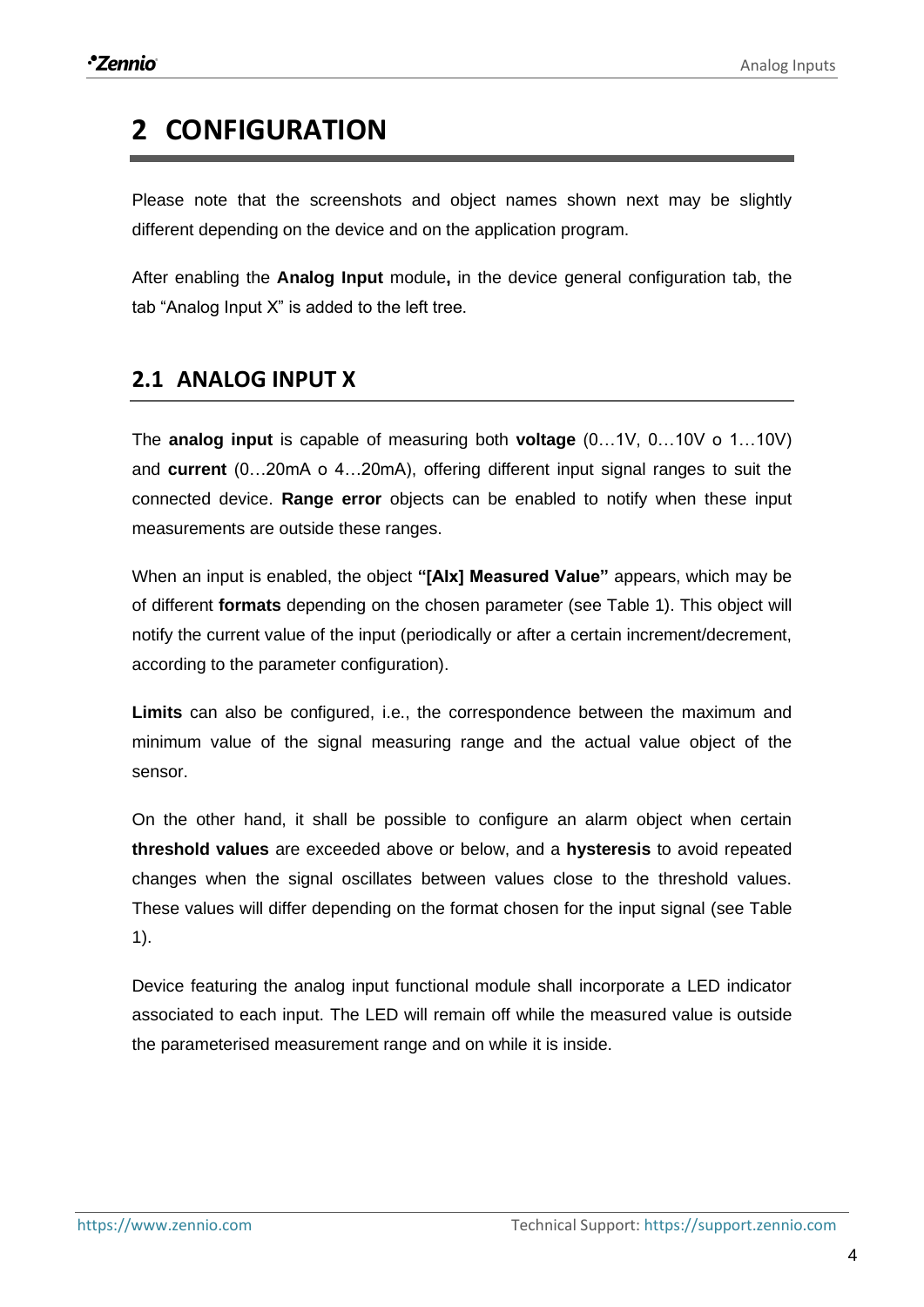#### **ETS PARAMETERISATION**

| $0 - 10V$<br>1-Byte (Percentage)<br>Measurement Sending Format<br>Sending Period (0 = Disabled)<br>600 | $\overline{\phantom{a}}$                                                     |
|--------------------------------------------------------------------------------------------------------|------------------------------------------------------------------------------|
|                                                                                                        |                                                                              |
|                                                                                                        |                                                                              |
|                                                                                                        |                                                                              |
|                                                                                                        | ٠<br>$\overline{\phantom{a}}$                                                |
| $\mathbf 0$<br>Send with a Value Change (0 = Disabled)                                                 | ٠<br>%<br>$\overline{\phantom{a}}$                                           |
|                                                                                                        |                                                                              |
| $\circ$                                                                                                | ۰<br>%<br>$\overline{\phantom{a}}$                                           |
| 100                                                                                                    | A.<br>%<br>$\overline{\phantom{a}}$                                          |
|                                                                                                        |                                                                              |
| Lower and Upper Threshold                                                                              |                                                                              |
|                                                                                                        |                                                                              |
| $\mathbf 0$                                                                                            | $\frac{4}{\pi}$<br>%                                                         |
| 100                                                                                                    | a.<br>%<br>$\cdot$                                                           |
| 10                                                                                                     | ٠<br>%<br>۰                                                                  |
| Minimum Output Value<br>Maximum Output Value<br>Lower Threshold Value<br><b>Upper Threshold Value</b>  | Threshold values must be within the limits<br><b>Threshold Value Objects</b> |

**Figure 1.** Analog Inputs X.

- **Input Type** [*Voltage / Current*] 1 : selection of the signal type to be measured. If the chosen value is "Voltage":
	- ➢ **Measurement Range** [0…1 V / 0…10 V / 1…10 V].

If the chosen value is "Current":

- ➢ **Measurement Range** [*0…20 mA / 4…20 mA*].
- **Range Error Objects** [*Disabled / Enabled*]: enables one or two error objects (**"[AIx] Lower Range Error"** and/or **"[AIx] Upper Range Error"**) that notify an out-of-range value by periodically sending the value "1". Once the value is within the configured range, a "0" will be sent through these objects.
- **Measurement Sending Format** [*1-Byte (Percentage) / 1-Byte (Unsigned) / 1-Byte (Signed) / 2-Byte (Unsigned) / 2-Byte (Signed) / 2-Byte (Float) / 4-Byte (Float)*]: allows to choose the format of the **"[AIx] Measured Value"** object.

<sup>1</sup> The default values of each parameter will be highlighted in blue in this document, as follows: [*default/rest of options*].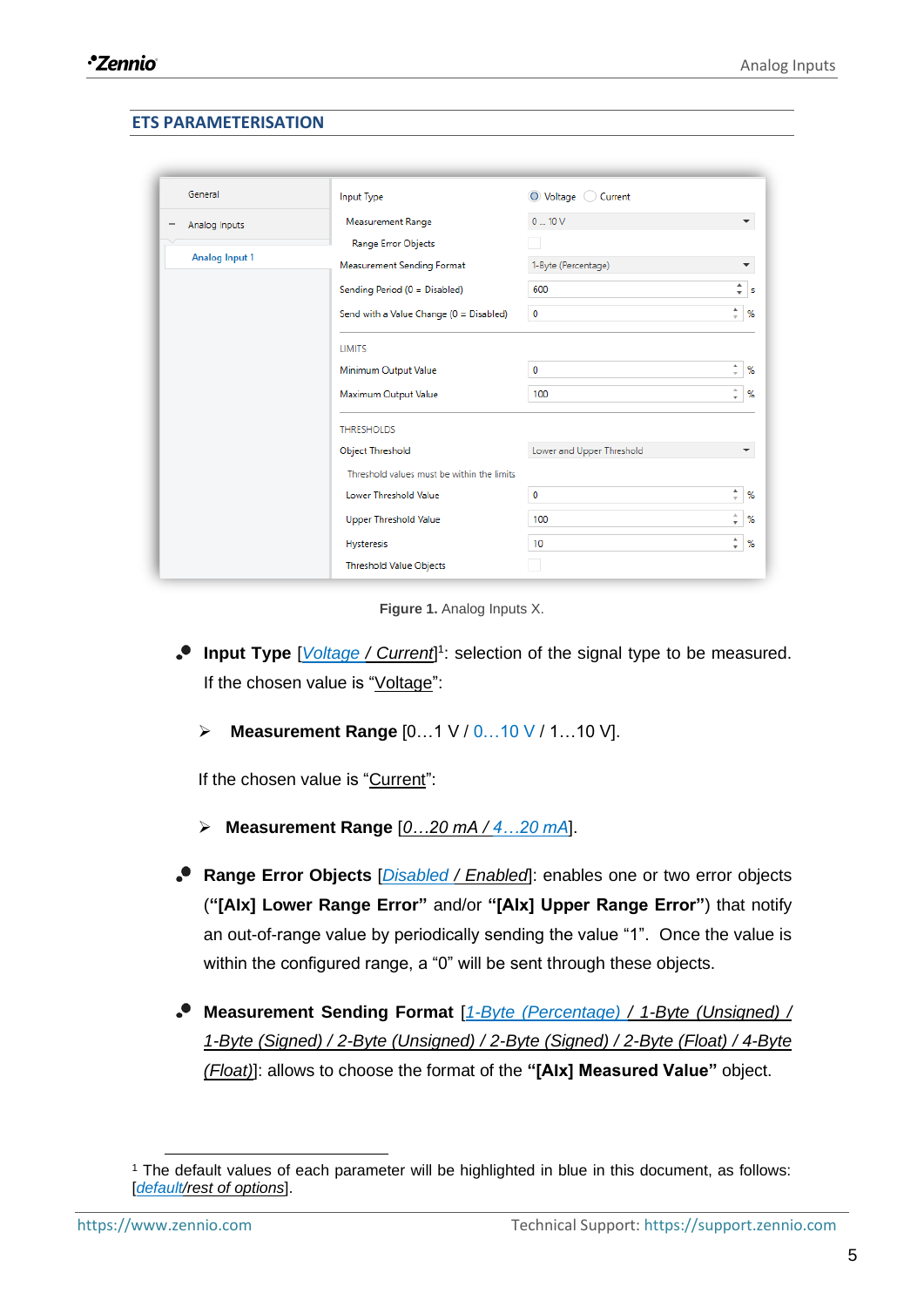- **Sending Period** [*0…600…65535*][*s*]: sets the time that will elapse between  $\cdot$ sendings of the measured value to the bus. The value "0" leaves this periodical sending disabled.
- **Send with a Value Change**: defines a threshold so that whenever a new value reading differs from the previous value sent to the bus in more than the defined threshold, an extra sending will take place and the sending period will restart, if configured. The value "0" disables this sending. Depending on the format of the measurement, it shall have different ranges.
- **Limits**.
	- ➢ **Minimum Output Value**. Correspondence between the minimum value of the signal measuring range and the minimum value of the object to be send.
	- ➢ **Maximum Output Value**. Correspondence between the maximum value of the signal measuring range and the maximum value of the object to be send.
- **Threshold**.
	- ➢ **Object Threshold** [*Disabled / Lower Threshold / Upper Threshold / Lower and Upper Threshold*].
		- **Lower Threshold:** Two extra parameters will come up:
			- o **Lower Threshold Value**: minimum value permitted. Readings below this value will provoke a periodical sending with value "1" through the **"[AIx] Lower Threshold"** object, every 30 seconds.
			- o **Hysteresis**: dead band or threshold around the lower threshold value. This dead band prevents the device from repeatedly sending alarm and no-alarm, when the current input value keeps fluctuating around the lower threshold limit. Once the lower threshold alarm has been triggered, the no-alarm will not be sent until the current value is greater than the lower threshold value plus the hysteresis. Once there is no alarm, a "0" (once) shall be sent through the same object.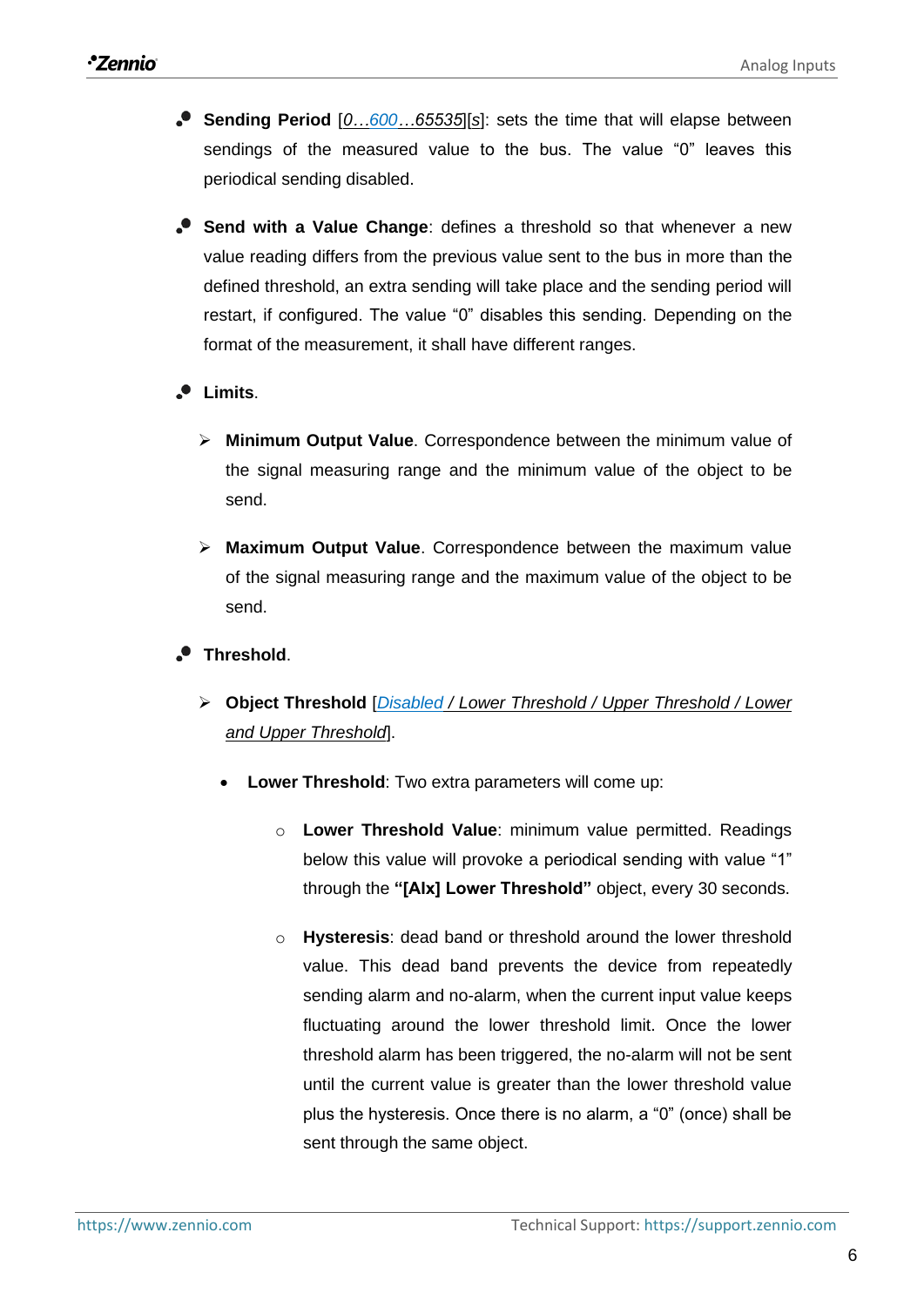- **Upper Threshold**: Two extra parameters will come up:
	- o **Upper Threshold Value**: maximum value permitted. Readings greater than this value will provoke a periodical sending with value "1" through the **"[AIx] Upper Threshold"** object, every 30 seconds.
	- o **Hysteresis**: dead band or threshold around the upper threshold value. As in the lower threshold, once the upper threshold alarm has been triggered, the no-alarm will not be sent until the current value is lower than the upper threshold value minus the hysteresis. Once there is no alarm, a "0" (once) shall be sent through the same object.
- **Lower and Upper Threshold:** The following extra parameters will come up:
	- o **Lower Threshold Value.**
	- o **Upper Threshold Value**.
	- o **Hysteresis**.

The three of them are analogous to the previous ones.

➢ **Threshold Value Objects** [*Disabled / Enabled*]: enables one or two objects (**"[AIx] Lower Threshold Value"** and/or **"[AIx] Upper Threshold Value"**) to change the value of the thresholds at runtime.

The range of allowed values for the parameters depends on the chosen "Measurement Sending Format", the following table list the possible values: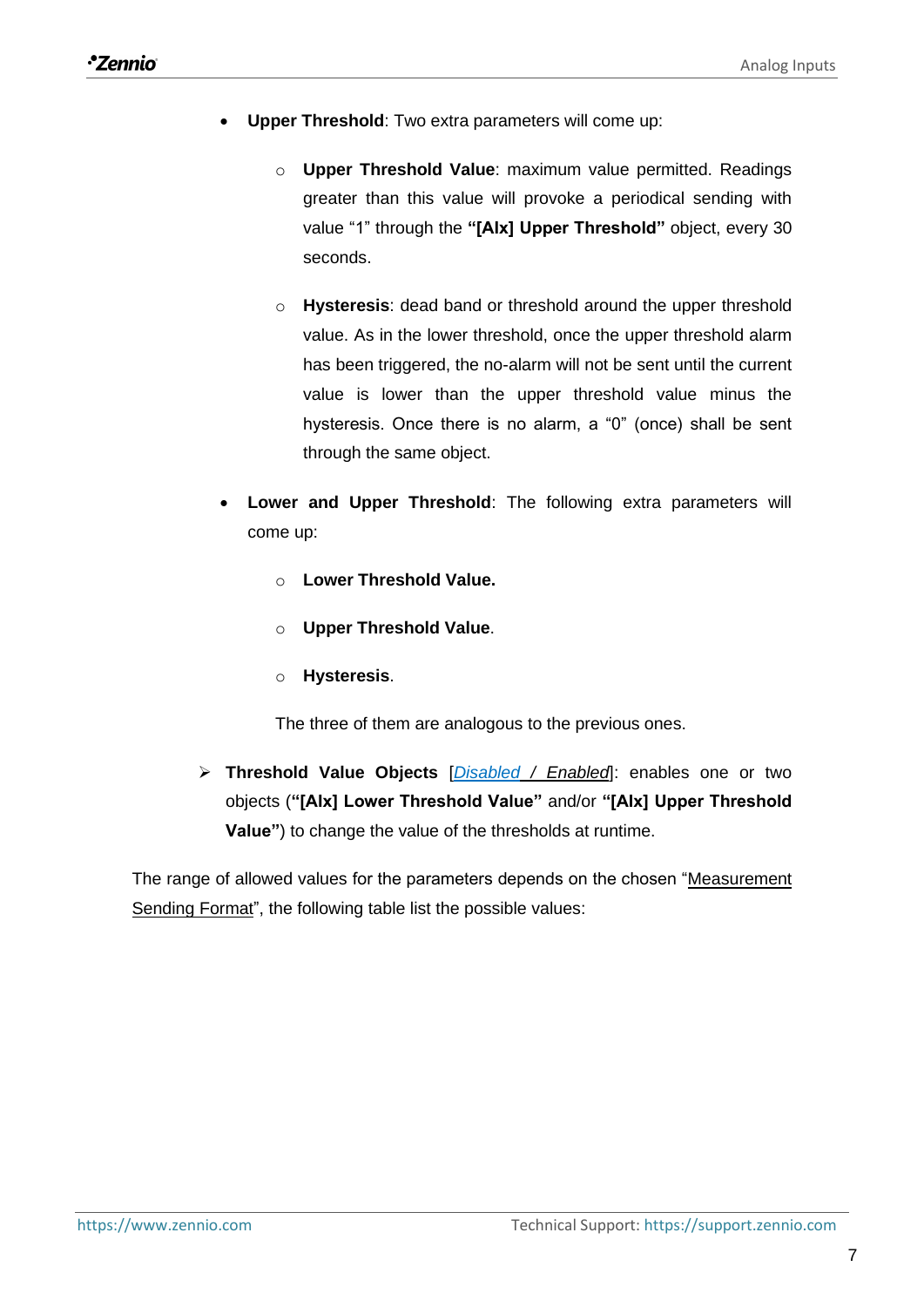| <b>Measurement format</b> | Range                 |
|---------------------------|-----------------------|
| 1-Byte (Percentage)       | [ <u>0…100][%]</u>    |
| 1-Byte (Unsigned)         | [0255]                |
| 1-Byte (Signed)           | <u> 128…127 - </u>    |
| 2-Byte (Unsigned)         | [065535]              |
| 2-Byte (Signed)           | [-32768…32767]        |
| 2-Byte (Float)            | -671088.64670433.28]  |
| 4-Byte (Float)            | -21474836482147483647 |

<span id="page-7-0"></span>**Table 1.** Range of allowed values.